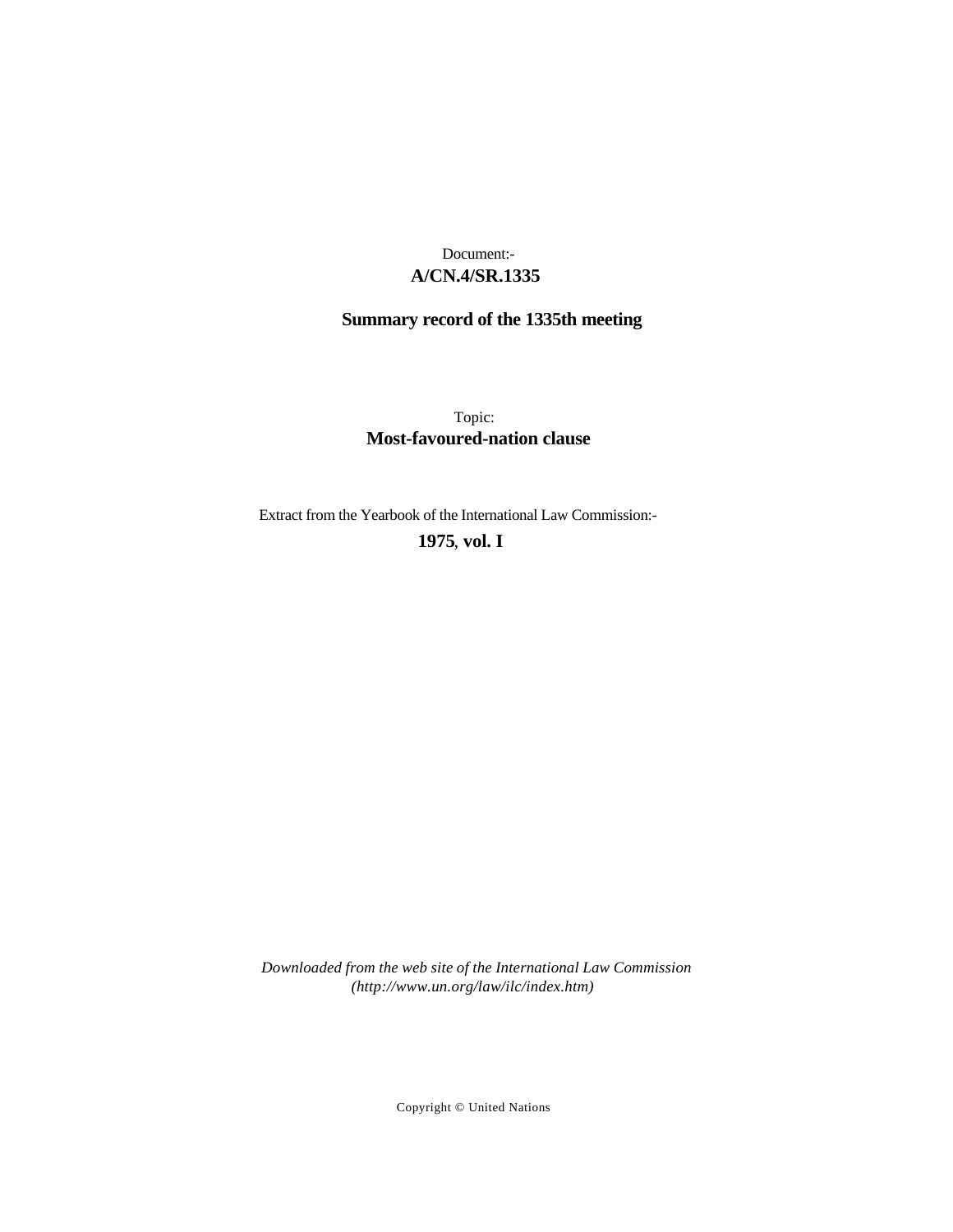to join such associations, but he also believed that other States, which had concluded treaties with them prior to their joining, had a right to protection. Articles 8 and 8 *bis* were closely linked with article 234 of the Treaty of Rome establishing the European Economic Community, <sup>13</sup> for the idea behind all three articles was that States should exercise their right to associate without causing undue harm to others and that, wherever prior obligations were incompatible with membership of an association, they should be dissolved or amended by agreement between the parties concerned.

43. Mr. PINTO said he was afraid the wording of article 8 might be too simple. It seemed to him that, as it stood, the article could lead to an unfair situation. For example, a State which depended for its survival on the export of low quality copper, which would not be competitive in the open market, might succeed in persuading an importing State to make its product the sole beneficiary of a low tariff. There was nothing in the article to prevent the importing State from subsequently extending most-favoured-nation treatment to another State which exported better quality copper, although the consequences of such action would be disastrous to the low quality exporter.

44. Mr. USTOR (Special Rapporteur) reminded the Commission that in introducing the articles under discussion he had said that they were general rules and that he hoped to introduce later an exception applying to international trade associations of developing countries. As could be seen from Annex I to his second report, he had more or less reached agreement on that point with UNCTAD and discussions were continuing.

45. Mr. PINTO said he was grateful for the clarification provided by the Special Rapporteur, but he would still prefer the Commission to wait until the next meeting before referring articles 8 and 8 *bis* to the Drafting Committee.

46. The CHAIRMAN said it seemed to be the general wish that the articles should be referred to the Drafting Committee forthwith. Members of the Commission would still be free to comment on them after that step had been taken. Since time was short and many matters were still outstanding, the Commission should take every opportunity of speeding up its work.

47. Mr. PINTO said he would agree to immediate reference of the articles to the Drafting Committee, on the understanding that that did not imply acceptance of their substance.

48. Mr. QUENTIN-BAXTER (Chairman of the Drafting Committee) said that, while he was most embarrassed at having to oppose the Chairman's efforts to hasten progress, he thought the discussion had shown that it would be advisable to allow more time for comment on the articles. That would not delay the Drafting Committee, which already had a good deal of work on hand.

49. He had much sympathy with what other speakers had said about the articles. It was easy to make and justify comparatively neat rules, but as the Special Rapporteur himself had often pointed out, no rule could

actually solve the problem of applying one situation agianst another. What had been expressed with regard to article 8 *bis* was not opposition to its restatement of a proposition too basic to be queried, but concern that in some way it might alter the climate in which judgements would be made. It was for those reasons that he thought more time was required.

50. Mr. USHAKOV said that reference of articles 8 and 8 *bis* to the Drafting Committee would not mean that those articles had been adopted by the Commission. Hence the discussion on them would not be closed.

51. Mr. AGO said he was opposed to referring articles 8 and 8 *bis* to the Drafting Committee immediately; they were very important articles which required more thorough discussion.

52. The CHAIRMAN said that the articles would remain open for discussion until the Commission had adopted its report.

The meeting rose at 12.45 p.m.

### **1335th MEETING**

*Monday, 23 June 1975, at 3.15 p.m.*

*Chairman:* Mr. Abdul Hakim TABIBI

*Members present:* Mr. Ago, Mr. Bilge, Mr. Calle y Calle, Mr. Elias, Mr. Hambro, Mr. Kearney, Mr. Pinto, Mr. Quentin-Baxter, Mr. Ramangasoavina, Mr. Sahovic, Mr. Sette Camara, Mr. Tammes, Mr. Tsuruoka, Mr. Ushakov, Mr. Ustor, Sir Francis Vallat.

# **Most-favoured-nation clause**

**(A/CN.4/266;**<sup>x</sup>  **A/CN.4/280;<sup>2</sup> A/CN.4/286)** [Item 3 of the agenda] *(continued)*

DRAFT ARTICLES SUBMITTED BY THE SPECIAL RAPPORTEUR

## ARTICLE 8 (The most-favoured-nation clause and benefitrestricting stipulations *(clauses reservees))* and

ARTICLE 8 *bis* (The most-favoured-nation clause and multilateral agreements) <sup>3</sup> *(continued)*

1. Mr. SETTE CÂMARA said that he was basically in agreement with the texts of articles 8 and 8 *bis* as proposed by the Special Rapporteur. The sound and thorough examination of the evolution of doctrine and State practice which the Special Rapporteur had made in his fourth and sixth reports (A/CN.4/266 and A/CN.4/286) left no room for doubt as to the validity of the principles underlying the articles.

2. The old ideas concerning *clauses reservees,* such as those of Nolde and the League of Nations Economic Committee,<sup>4</sup> had rightly been discarded by the Special Rapporteur as inconsistent with modern thinking on the

<sup>1</sup>  *Yearbook . .. 1973,* vol. II, pp. 97-116.

<sup>2</sup>  *Yearbook* .. . *1974,* vol. II, Part One, pp. 117-134.

<sup>&</sup>lt;sup>3</sup> For texts see previous meeting, para. 26.

<sup>4</sup>  *Yearbook ... 1973,* vol. H, p. 108, para. (4).

<sup>13</sup> United Nations, *Treaty Series,* vol. 298, p. 91.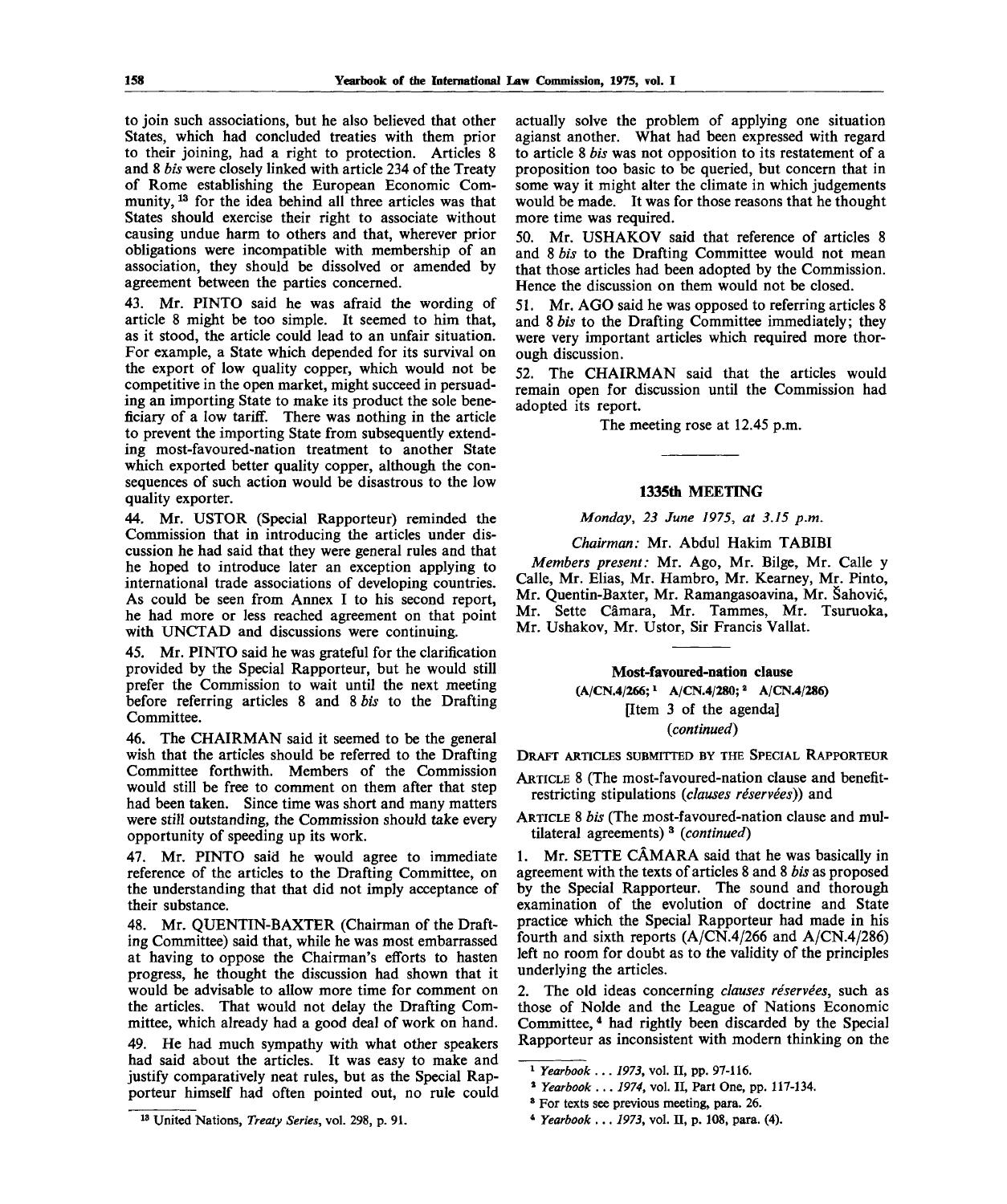very nature of the most-favoured-nation clause. A *clause reservee* was *res inter alios acta* and could not affect the operation of a most-favoured-nation clause unless the beneficiary State waived its rights after appropriate negotiations. He agreed with the Special Rapporteur's decision to omit the saving clause contained in the original version of article  $8, 5$  since the express exception it had referred to would in any case represent a new agreement, which would prevail over the previous agreement establishing most-favoured-nation treatment, regardless of any special provision in the general rule the Commission was now trying to draft. He noted that the Special Rapporteur had said that the provisions of article 8 did not constitute *jus cogens* and that, as amply illustrated in the commentary, States could choose another course of action if they wished.

3. The principle stated in article 8 *bis,* that a State benefiting from most-favoured-nation treatment could claim any favours accorded by the granting State under multilateral conventions, whether open or closed, was also beyond dispute. As the Special Rapporteur had pointed out, that principle was supported both by the fact that it had been thought necessary expressly to preclude the extension of certain treaties to States receiving most-favoured-nation treatment, and by the fact that the benefits of such treatment were usually waived on the basis of negotiation and express consent. The conclusion stated by the Special Rapporteur in the second sentence of paragraph (16) of the commentary to articles 8 and 8 *bis* in his sixth report applied also in the case of customs unions and similar associations. The situation would, of course, be different in the event of a uniting of States, since, as the Special Rapporteur had explained, it would no longer be a question of the exchange of treatment between two or more independent States.

4. Mr. PINTO said that, while he had no desire to delay the Commission's work or the reference of the articles to the Drafting Committee, he wished to place on record his apprehension concerning article 8.

5. It seemed to him that if a granting State A concluded a treaty containing a most-favoured-nation clause with a number of States, which might be designated B, Bl, B2, and so on, and subsequently concluded a treaty with a State C, under which it accorded that State the exclusive right to favours such as low tariffs, the States in the B group would be able, under the terms of article 8, to claim the same favours. That would be so because it could be assumed that the granting State A, in concluding its agreement with State C, could not have been unaware of the obligations it had already incurred through its agreements with States B, Bl and B2.

6. If that were the only effect of article 8, he could accept it, despite the fact that it seemed to constitute a limitation on the contractual freedom of States. The situation could, however, be disastrous for State C if the first agreement concluded was that with itself; for the subsequent conclusion of most-favoured-nation treatment agreements between State A and the States in the B group would make it obligatory for the supposedly exclusive favours, on which the economy of State C might depend,

to be extended to the B states. Where the agreement between States A and C provided for reciprocal treatment and State A subsequently concluded most-favourednation treatment agreements with other States, both A and C would suffer, and their treaty and political relations might be disrupted. State C might suffer damage as a consequence of action it had taken on the basis of its belief in the good faith of State A, for which A could be held responsible.

7. He welcomed the Special Rapporteur's intention to submit articles designed to protect the developing countries from some of the side effects of other articles, and asked whether article 8, in its present form, would preserve the position the developing countries hoped to attain by their request for preferential treatment, rather than equal treatment, under a most-favoured-nation clause. The Commission might wish to consider including an article stipulating that nothing in the draft was to be interpreted as preventing the inclusion in treaties of provisions granting preferential treatment to developing countries in their dealings with developed countries, and that the draft articles did not apply to treaties concluded by developing countries *inter se.* The definition in law of the developing countries to which such a protective clause might extend would, admittedly, be extremely difficult, but the terms of article 8 were absolute and clear.

8. Mr. TAMMES said that article 8 caused him no particular difficulties, though he had found Mr. Pinto's comments very apposite. As it stood, the article seemed to be an application of the general rule that the acquired rights of States could not be negatively affected by agreements concluded between other parties, which constituted *res inter alios acta.*

9. The rule stated in article 8 *bis* seemed almost as obvious, although it was the subject of controversy. The operation of existing most-favoured-nation clauses was threatened not so much by restrictive stipulations as by the restrictive interpretation of agreements with third parties, or of what was a customary rule of international law. As he had said before, he found it inadmissible to rely on the pretext that a treaty was closed and aimed at securing integration, to restrict, retroactively, the operation of a most-favoured-nation clause between parties which had not had the possibility of such integration in mind when concluding their agreement. Where the possibility of such integration, the so-called "regional phenomenon", was recognized in advance, limitations and exceptions designed to protect customs unions and like associations could be included in the most-favourednation clause, and that was becoming an increasingly common practice.

10. With regard to the possible formulation of a customary rule excluding customs unions and the like from the operation of most-favoured-nation clauses, he thought the inclusion of article 8 *bis* would have the great merit of showing, through the reactions of States, whether or not there was now in being an *opinio juris* contrary to the provisions of that article. The existence of such an opinion would mean that escape clauses relating to the associations in question, which were now the rule rather than the exception, would come within the scope of

**<sup>6</sup>**  *Ibid.,* **p. 108.**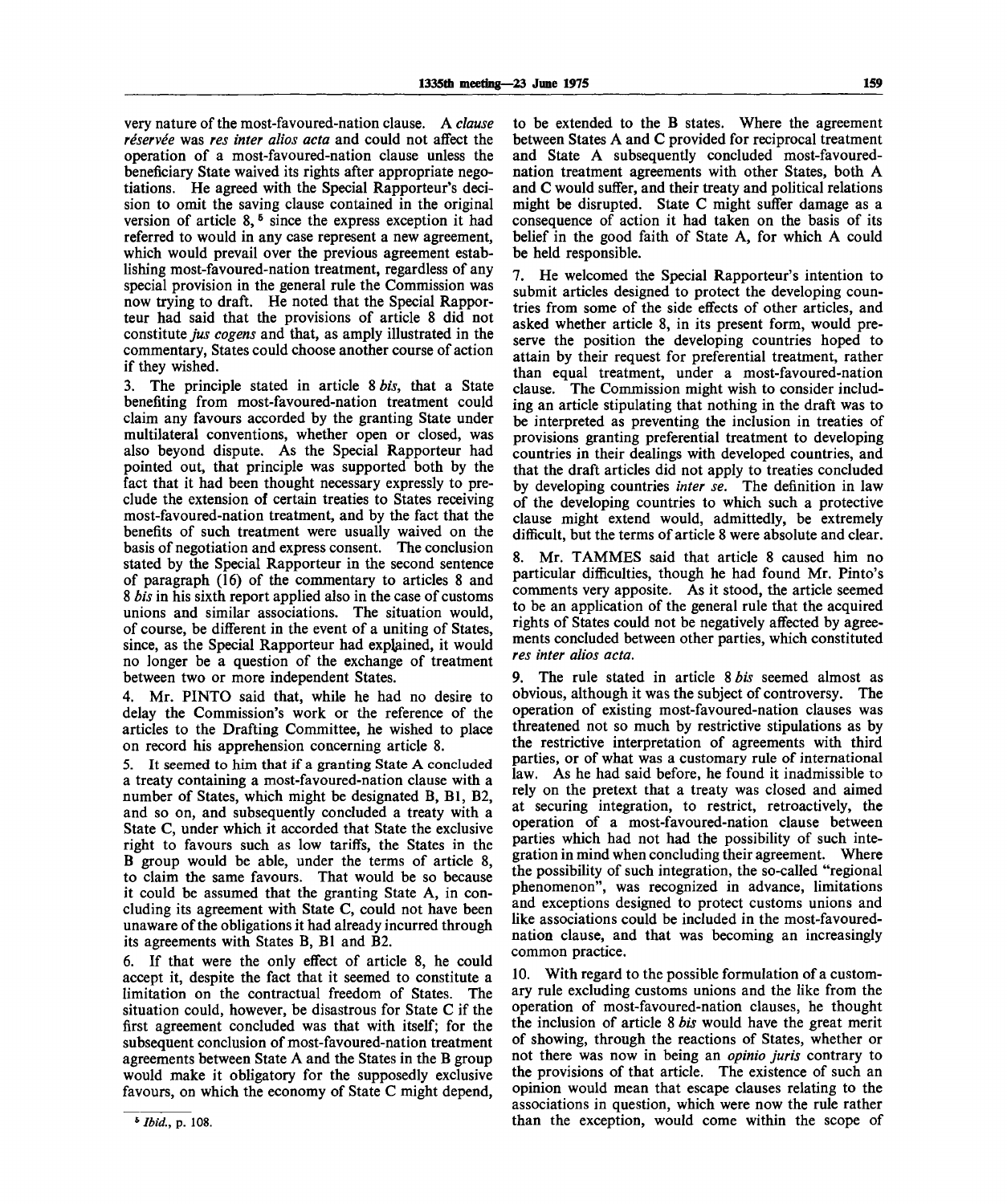article 38 of the Vienna Convention on the Law of Treaties, which laid down that:

Nothing in articles 34 to 37 precludes a rule set forth in a treaty from becoming binding upon a third State as a customary rule of international law, recogmized as such.  $6$ 

11. That was a typical problem of codification, but the Special Rapporteur had also confronted the Commission with two problems relating to the progressive development of international law. With regard to the first, raised in paragraph 58 of the Special Rapporteur's sixth report (A/CN.4/286), he agreed that the Commission should not make what would be a value judgment of an economic, rather than a legal nature. With regard to the second problem, which concerned the possible recognition, in the draft articles, of the special situation of developing countries in regard to the operation of the most-favoured-nation clause, he reminded the Commission of the old principle of equity, according to which it was unjust to treat equals as unequals and even more unjust to treat unequals as equals.

12. Mr. RAMANGASOAVINA said he had the same difficulties with articles 8 and 8 *bis* as Mr. Pinto. In his opinion, it would have been premature to refer those two articles to the Drafting Committee immediately, because they raised a number of problems which could not be solved by the Drafting Committee.

13. The analysis made by the Special Rapporteur in his sixth report showed that the difficulties to which articles 8 and 8 *bis* gave rise were due not only to the wording of the rules contained in those articles, but also to the rules themselves, which were highly controversial. International practice in the matter was very vague and there were considerable differences in international opinion, particularly in regard to the effects of the most-favourednation clause on multilateral treaties or agreements. States which belonged to regional groups—customs unions or free-trade areas—did not subscribe to the principles stated in articles 8 and 8 *bis.* It was true, as the Special Rapporteur himself had stressed, that those were optional, not mandatory provisions, since States parties to a multilateral agreement granting mostfavoured-nation treatment could make whatever stipulations they considered necessary to protect their interests.

14. He himself thought it was well to state the principles set out in articles 8 and 8 *bis,* and he was grateful to the Special Rapporteur for introducing them. Those articles would be submitted to governments and to the Sixth Committee, and would certainly give rise to differences of opinion. For instance, according to the Executive Secretary of the European Economic Community, the members of that Community maintained that, since it was a customs union, the EEC constituted a legitimate exception to the obligation to apply the most-favourednation clause. On the other hand, some writers and certain governments considered that there was not yet any customary rule according to which a multilateral

agreement concluded within the framework of a customs union, free-trade area or other regional group constituted a derogation from a most-favoured-nation clause granted by a State before it had become a party to the multilateral agreement.

15. In its present form, the wording of the principles set out in articles 8 and 8 *bis* was rather sibylline. The mechanism of the most-favoured-nation clause was, indeed, difficult to understand, especially when other treaties conflicted with the application of the clause. The difficulties caused by articles 8 and 8 *bis* were due to the fact that those articles might run counter to the current tendency to form regional groups. It would therefore be necessary to examine the consequences the articles might have and try to determine, through the application of the various regional agreements—particularly those concluded by young countries—whether the granting of most-favoured-nation treatment might hinder the establishment of customs areas designed to facilitate intraregional or extra-regional trade.

16. He was grateful to the Special Rapporteur for having provided, in the last chapter of his sixth report, for special derogations in favour of developing countries. As the Special Rapporteur had pointed out, the Special Committee on Preferences had formulated a number of principles, which had been accepted by the great majority of Members of the United Nations and were designed to establish a more equitable system of co-operation between industrialized and developing countries (A/CN.4/286, para. 66). The adoption of those principles, which were intended to promote the industrialization of developing countries, to increase their export earnings and to raise their rate of economic growth, was to be welcomed.

17. It was true that, despite the generous principles adopted in UNCTAD, it might be very difficult for developing countries to penetrate the markets of the developed countries, because of their industrial lead. But the intention was there, and the Special Rapporteur had promised to devote several articles to that aspect of relations between developed and developing countries. It would, however, be difficult to state principles having any permanence, because preference agreements were of a temporary nature and liable gradually to disappear over the years, as the developing countries became industrialized in order to diversify their production and thus achieve a faster rate of growth.

18. He was not opposed to the rules stated in articles 8 and 8 *bis,* since it was understood that they could be submitted to governments and to the Sixth Committee. In his opinion, however, the present wording of those rules was rather difficult to understand and should be carefully reviewed.

19. Mr. SAHOVIC said he thought the Special Rapporteur had been obliged to state the rules in articles 8 and 8 *bis,* because it seemed impossible to conceive of draft articles on the most-favoured-nation clause which did not deal with the relationship between the obligations inherent in the clause and obligations deriving from agreements concluded with third States. In his opinion, the Special Rapporteur had been right to divide the original article 8 into two separate articles, and he had

<sup>6</sup> See *Official Records of the United Nations Conference on the Law of Treaties, Documents of the Conference* (United Nations publication, Sales No. E.7O.V.5), p. 294.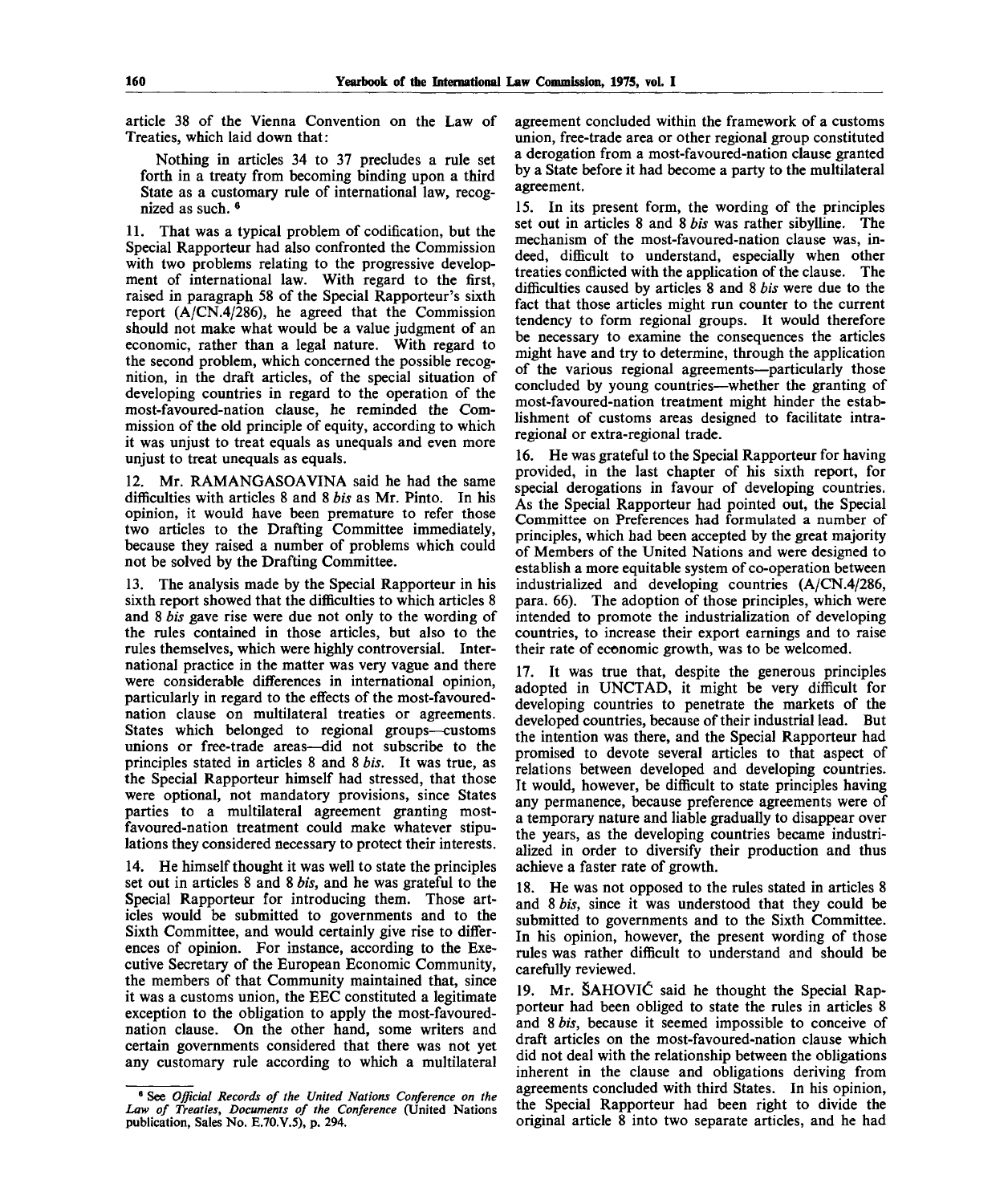explained very clearly why he had done so. He had shown that the new article 8 covered the case in which the granting State had concluded, with one or more third States, an agreement expressly restricting the application of most-favoured-nation treatment to their mutual relations, whereas article 8 *bis* covered the case in which most-favoured-nation treatment had been granted by the granting State to third States by virtue of a multilateral treaty which did not contain any benefit-restricting stipulations. The Special Rapporteur had been fully aware of the problems raised by certain special situations. He had envisaged two types of special situation: in article 8, the situation of developing countries, and in article 8 *bis,* the situation of regional organizations, such as customs unions. It was for the Commission to decide what value should be attached to the rules proposed by the Special Rapporteur in articles 8 and 8 *bis.*

20. He noted that, in the revised text of article 8, the Special Rapporteur had omitted the benefit-restricting stipulation "unless the beneficiary State expressly consents to the restriction of its right in writing", which had appeared in the original text of article  $8.7$  He understood why the Special Rapporteur had dropped that clause, but, taking certain exceptional situations into account, he wondered whether it would not be possible to introduce a safeguard clause into articles 8 and 8 *bis,* in order to define the conditions for their application more precisely. It was, indeed, necessary to take account of the situation of developing countries and of certain regional organizations of a special nature, whose existence raised certain problems in regard to the application of the most-favoured-nation clause in its unconditional and general form.

21. In the title of the revised article 8, it might not be necessary to include the expression *"clauses reservees",* which the Special Rapporteur had found difficult to translate into English. If that expression was used, it would be necessary to define its meaning.

22. Mr. AGO said that the simplicity of the texts of articles 8 and 8 *bis* did not match the complexity of the international reality. There was no end to the variety of situations which a multilateral treaty could create. It might let normal international relations subsist between the States parties to it; in that case, the rule stated in article 8 *bis* was perfectly acceptable. But it was also possible for a multilateral treaty to create a federation of States; and in that case a plurality of subjects of international law would be replaced by a single subject of international law. Then the relations between the member States of the federation would no longer be international relations, but constitutional relations. Between those two extremes lay an infinite range of intermediate cases, for multilateral treaties could bring about the formation of international unions of States of very diverse forms. Was the rule laid down in article 8 *bis* acceptable in such cases? Could it be affirmed that States forming an international union of States must accord to third States, under a most-favoured-nation clause, the same treatment as they accorded to States

members of the union? In his opinion any such rule would be absolutely inadmissible.

23. If the principle stated in article 8 *bis* was retained in its present inflexible form, it would be liable either to obstruct the formation of international unions of States or to make States extremely cautious about granting a most-favoured-nation clause to another State, knowing that their hands would be tied if they wished to form a union of States in the future.

24. What he had said about multilateral treaties might apply in some cases to bilateral treaties, for a bilateral treaty could also establish a union of States. For example, in the case of the Belgo-Luxembourg Union, which had been established by a bilateral agreement, would the privileges accorded to Luxembourg by Belgium also have had to be accorded to France under the mostfavoured-nation clause, if such clause had been in effect between Belgium and France? He did not think so. Consequently, it seemed obvious that the rule stated in articles 8 and 8 *bis* could not hold good for all types of treaty, especially multilateral treaties.

25. Mr. TSURUOKA observed that articles 8 and 8 *bis* attempted to settle a very difficult and highly controversial question: that of the implicit exceptions to the most-favoured-nation clause. He agreed, in theory, with the idea expressed by the Special Rapporteur, for it was consistent with the principles stated in articles 26 and 34 of the Vienna Convention on the Law of Treaties—*pacta sunt servanda* and *res inter alios acta* which were the very foundations of international law.

26. The idea underlying articles 8 and 8 *bis* was confirmed by the practice of a number of States, but an unduly strict application of those two articles, as they stood, might create difficulties for States which intended to conclude international agreements for regional integration—especially as it was difficult, when concluding a treaty containing a most-favoured-nation clause, to foresee what kind of international arrangements one or other of the contracting parties might conclude with third States in the future. Hence the question dealt with in articles 8 and 8 *bis* called for very thorough study. In his opinion the rules formulated by the Special Rapporteur in those two articles should be kept in the draft.

27. He agreed with those who would prefer the implicit exceptions to the most-favoured-nation clause not to be expressly mentioned in the body of the draft articles, for the very existence of those exceptions was controversial, and jurists who recognized their existence differed as to what kind of advantages the exceptions should cover. He feared that exceptions of that kind, badly formulated and ill-defined, would lead to abuses. Moreover, in international practice the problem was solved in most cases by explicit exceptions; and in the absence of explicit exceptions, the interested parties could agree on a settlement by negotiation. For instance, the EEC countries had come to an agreement with other interested States that the latter would not claim the advantages of the mostfavoured-nation clause. He thought the Commission should be guided by the wise practice of settling the question in accordance with the two great rules of international law: *pacta sunt servanda* and *res inter alios acta.*

<sup>7</sup>  *Yearbook* . . . *1973,* vol. II, p. 108.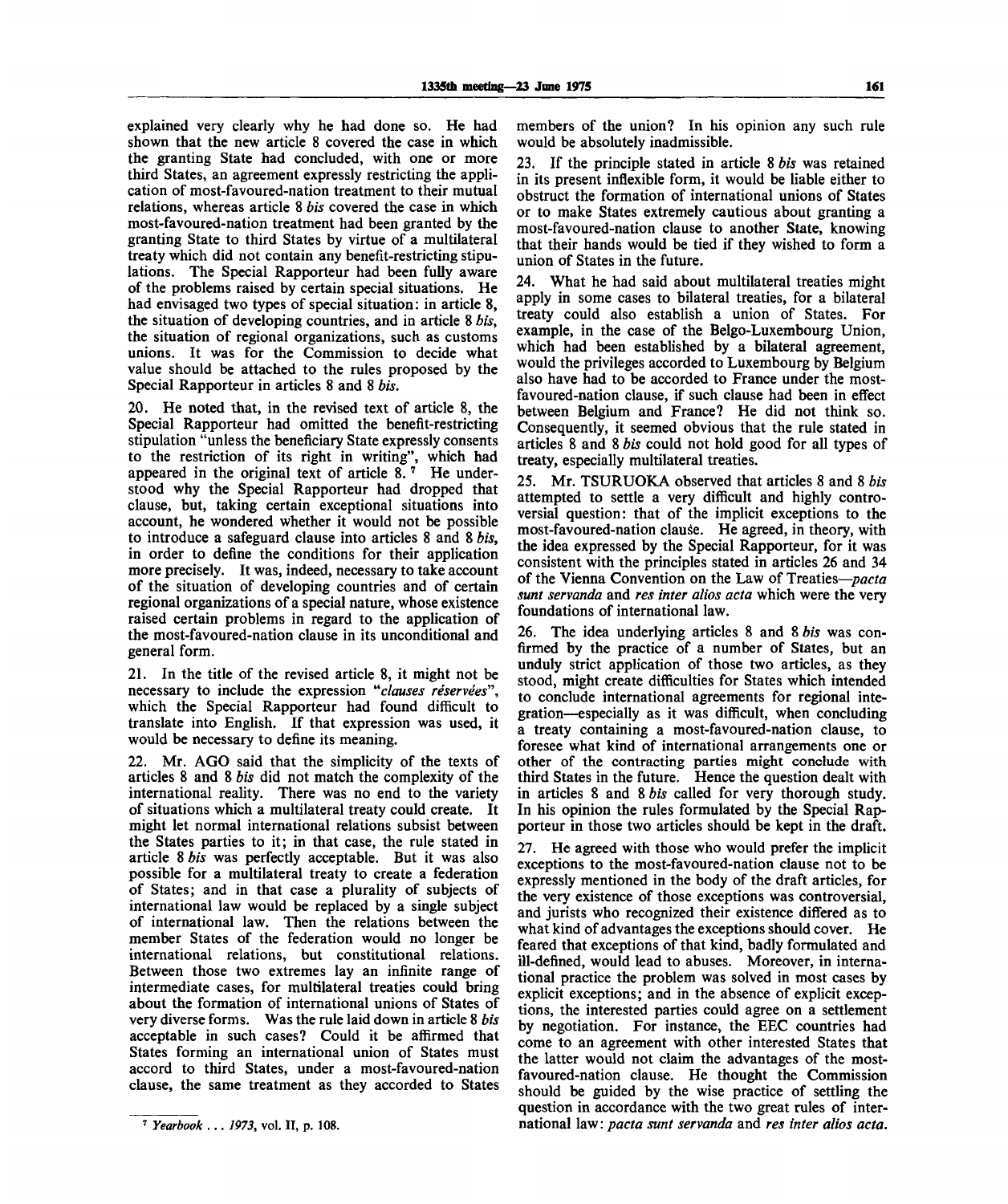28. He noted that the Special Rapporteur intended to submit some draft articles on general preferences for developing countries.

29. Mr. KEARNEY said that the discussion was an excellent example of the way in which the Commission operated, with gradual development of a position through the interplay of ideas. He had at first thought that article 8 was very simple, but the comments of Mr. Pinto, Mr. Tammes and Mr. Ago had made him realize the complexity of the underlying problems. He was quite willing to have the articles referred to the Drafting Committee, but he wondered whether the Commission was yet sure to which of the various obligations involved it wished to give precedence.

30. With regard to the case mentioned by Mr. Pinto, of a State being accorded exclusive preferences which were subsequently extended to other States under mostfavoured-nation clauses, he thought that according to the general principles of international law it would be the first commitment of the granting State that should prevail. Thus if the Commission was seeking to lay down a general principle of treaty law, article 8 should say that the right of a beneficiary State to most-favoured-nation treatment would be subject to limitations undertaken by the granting State in a prior agreement with a third State. It seemed to him that, according to basic treaty law, the granting State might incur a responsibility to make recompense if it took action which violated the rights accorded exclusively, and that it would not have the legal right subsequently to accord to other States mostfavoured-nation treatment in a field in which it had given a pledge in a treaty not to accord such treatment.

31. On the other hand, and again as a matter of general law, he believed that where most favoured-nation-clauses had been granted first, they would prevail over any subsequent agreement. The determining element seemed to be the time when the various agreements were concluded, for he doubted whether there was yet sufficient evidence to prove the existence of a customary rule which would prevail over the treaty principle, as Mr. Tammes had suggested might be the case.

32. As he had said before, he did not see much difference between article 8 and article 8 *bis,* and doubted whether the latter article really threw much light on the problems at issue. Article 8 *bis* might be given point if special articles on the problems of economic union, preferential treatment for developing countries and the like were included. As a general principle, he believed that the application of article 8 *bis* should be subject to the same temporal conditions as that of article 8—a belief which necessitated consideration of what was meant by the vague term "multilateral agreement".

33. Mr. USHAKOV said that the revised articls 8 was confined to stipulating that a granting State, when concluding an agreement with another State, could not decide that that other State would not be considered as a third State for the purposes of the application of the mostfavoured-nation clause. Thus the States parties to that agreement could not agree to restrict the enjoyment of certain advantages to the sphere of their mutual relations alone. In itself, that rule was not subject to any kind of

exception—for example, an exception in favour of developing countries. In addition, the rule did not apply to customs unions and similar associations of States, such as the Common Market.

34. With regard to the drafting of the revised article 8, which provided that the right of the beneficiary State to most-favoured-nation treatment "is not affected" by an agreement between the granting State and one or more third States confining treatment to their mutual relations, he found that negative formulation rather unsatisfactory. It would be better to stress the fact that the beneficiary State could claim most-favoured-nation treatment regardless of such an agreement, and draft article 8 on the following lines:

"The beneficiary State enjoys treatment not less favourable than the treatment accorded by the granting State to a third State, irrespective of the fact that the latter treatment is accorded under an agreement confining its application to the relations between the granting State and the third State."

Exceptions to that principle, such as that recognized in favour of developing countries, were rules of general international law which governed the whole of the draft. For the purposes of article 8 it mattered little whether the agreement in question was a bilateral or a multilateral agreement.

35. Article 8 *bis* provided that the beneficiary State must receive all the advantages accorded to a third State, whether they derived from a bilateral, a multilateral or a universal agreement applicable to the relations between the granting State and the third State. If there were exceptions to that principle—for example, in the case of economic associations—they applied not only to article 8 *bis,* but to the whole of the draft.

The members of the Commission who had dwelt on what they considered to be exceptions to the two articles under consideration had thus been wrong in doing so. Later on, the Special Rapporteur should try to establish general rules to facilitate the development of non-industrialized countries. For instance, a State benefiting from a most-favoured-nation clause could not claim the preferential part of the treatment which the granting State might accord to a developing country. As exceptions of that kind came under general international law and States could not change them by agreement, it would be useless to continue the discussion on articles 8 and 8 *bis* mainly with reference to the exceptions to those provisions. It would be better to refer the two articles to the Drafting Committee.

37. Sir Francis VALLAT said that the further discussion on articles 8 and 8 *bis* at the present meeting had revealed the existence of problems which had not at first been apparent. It had confirmed his serious doubts about the inclusion of those articles in the draft. The rigid form in which they were cast could distort the application of rules of international law which, as all members agreed, there was no intention to alter.

38. Where a treaty containing benefit-restricting stipulations had been concluded before a treaty containing a most-favoured-nation clause, the relationship between the two treaties must clearly be governed by the general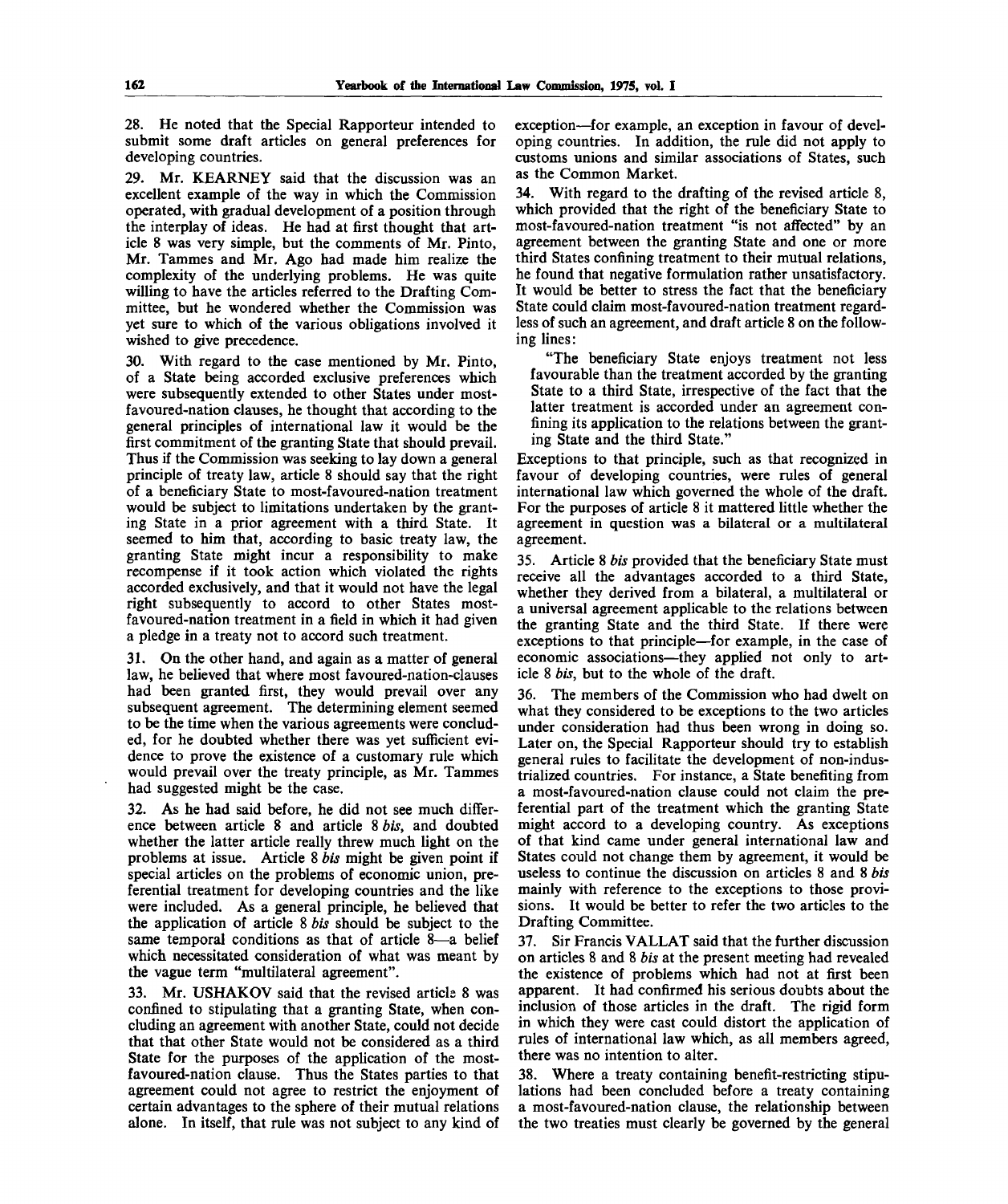rules of international law, including the rules of interpretation. The later treaty might be completely silent regarding the earlier treaty, but it might nevertheless be the true intention of the parties not to cut across preexisting benefit-restricting stipulations. Other examples could no doubt be given. Article 8, as proposed, was drafted in completely absolute terms and it was therefore essential to amend its wording so as to permit the application of the relevant rules of international law in the proper cases.

39. Those remarks applied even more forcefully to article 8 *bis.* It was significant that in his fourth report, the Special Rapporteur had discussed at length the question of reliance on multilateral agreements to avoid obligations under a most favoured nation clause, <sup>8</sup> but had not proposed any provision on the lines of the present article 8 *bis.* That approach had been wiser than that adopted in his sixth report  $(A/CN.4/286)$ , in which article 8 *bis* was proposed.

40. The proposed article 8 *bis* established an unnecessary and undesirable distinction between multilateral agreements, covered in that article, and bilateral agreements covered in article 8. No such distinction was made in the earlier articles of the draft. Thus the term "treaty" was defined in article *2 (a)* without any distinction between bilateral and multilateral treaties. On that basis, article 4 defined the most-favoured-nation clause as a "treaty provision" granting most-favoured-nation treatment, without making any distinction between multilateral and bilateral treaties.

41. The inclusion of an article providing that multilateral agreements did not affect the right of the beneficiary State to most-favoured-nation treatment could lead to difficulties of interpretation. It might be argued that legislation or administrative practice were outside the rule laid down in article 8 *bis,* and that the granting State was therefore free to adopt legislative or administrative measures which affected the right of the beneficiary State.

42. Article 8 *bis* was framed in such general terms that it seemed to suggest that in no circumstances could a multilateral treaty of any kind affect most-favourednation treatment. A federation of States could be formed by a multilateral treaty, however, and it could certainly not be argued that the rule in article 8 *bis* ought to be applied in that case. He suggested that article 8 *bis* should be dropped.

43. Mr. HAMBRO said that as a result of the present discussion he had reached the same conclusion as Sir Francis Vallat. He hoped that the Drafting Committee would be able to produce a more satisfactory solution, but he would be relieved if article 8 *bis* were eliminated.

44. Mr. ELIAS said he agreed with the underlying intention of articles 8 and 8 *bis,* but thought that perhaps they did not express the Special Rapporteur's ideas fully and satisfactorily.

45. He agreed that it was difficult to draw the line between the two situations contemplated in articles 8 and 8 *bis* respectively, and to distinguish between bilateral

and multilateral agreements in so far as they might affect the operation of the most-favoured-nation clause. Little would be gained by attempting to deal separately with the two cases, and a careful reformation of article 8 should make it possible to dispense with article 8 *bis.* 46. Many of the points discussed, especially those raised by Mr. Pinto and Mr. Ramangasoavina, were probably covered by the provisions on interpretation in the Vienna Convention on the Law of Treaties.

47. He suggested that the Drafting Committee should be asked to draft a single article stating the rule that the right of the beneficiary State to most-favoured-nation treatment was not affected by any agreement between the granting State and one or more third States, whether the agreement was bilateral or multilateral. The Drafting Committee would be greatly assisted in that task by the oral suggestion made by Mr. Ushakov.

48. Mr. BILGE said that he regarded articles 8 and 8 *bis* from the same point of view as Sir Francis Vallat. He believed, however, that those provisions were acceptable only in regard to a right of a beneficiary State which had come into being before the agreement between the granting State and the third State. Where the right of the beneficiary State had arisen after conclusion of that agreement, it seemed that a distinction should be made between the different kinds of multilateral treaty referred to in the Vienna Convention on the Law of Treaties.

49. Mr. PINTO said that as a result of informal consultations he gathered that there was no intention in article 8 to ignore any possible right of the third State. He suggested that that point should be explicitly covered by introducing into the article a second sentence reading: "The right of a third State under a treaty with the granting State confining treatment accorded thereunder to their mutual relations is not affected by a right conferred on a beneficiary under a most-favoured-nation clause".

50. Mr. USTOR (Special Rapporteur) confirmed that article 8 simply restated the relevant rule of the law of treaties. Clearly, if a State made a promise to another State, the validity of that promise was not affected in any way by any conflicting promise which the first State might make to a third State. His drafting of article 8, however, had naturally been centred on that rule in so far as it related to most-favoured-nation treatment.

51. The basic idea of article 8 was that the granting State could not be relieved of its undertaking to grant most-favoured-nation treatment to the beneficiary State simply by making an agreement with a third State whereby certain advantages granted to that State were excepted from the operation of the clause. If those advantages fell within the scope of the clause, the agreement with the third State would be a breach of the granting State's commitments.

52. He welcomed the suggestion by Mr. Ushakov for drafting improvements.

53. As to the special situations mentioned by a number of speakers, they did not affect the validity of the rule stated in article 8. There had been some discussion on the question of exceptions granted to developing countries, and it had been suggested that the concept of a developing country was not clear. He would not

**<sup>8</sup>**  *Ibid.,* **p. Ill , paras. (14)** *et seq.*